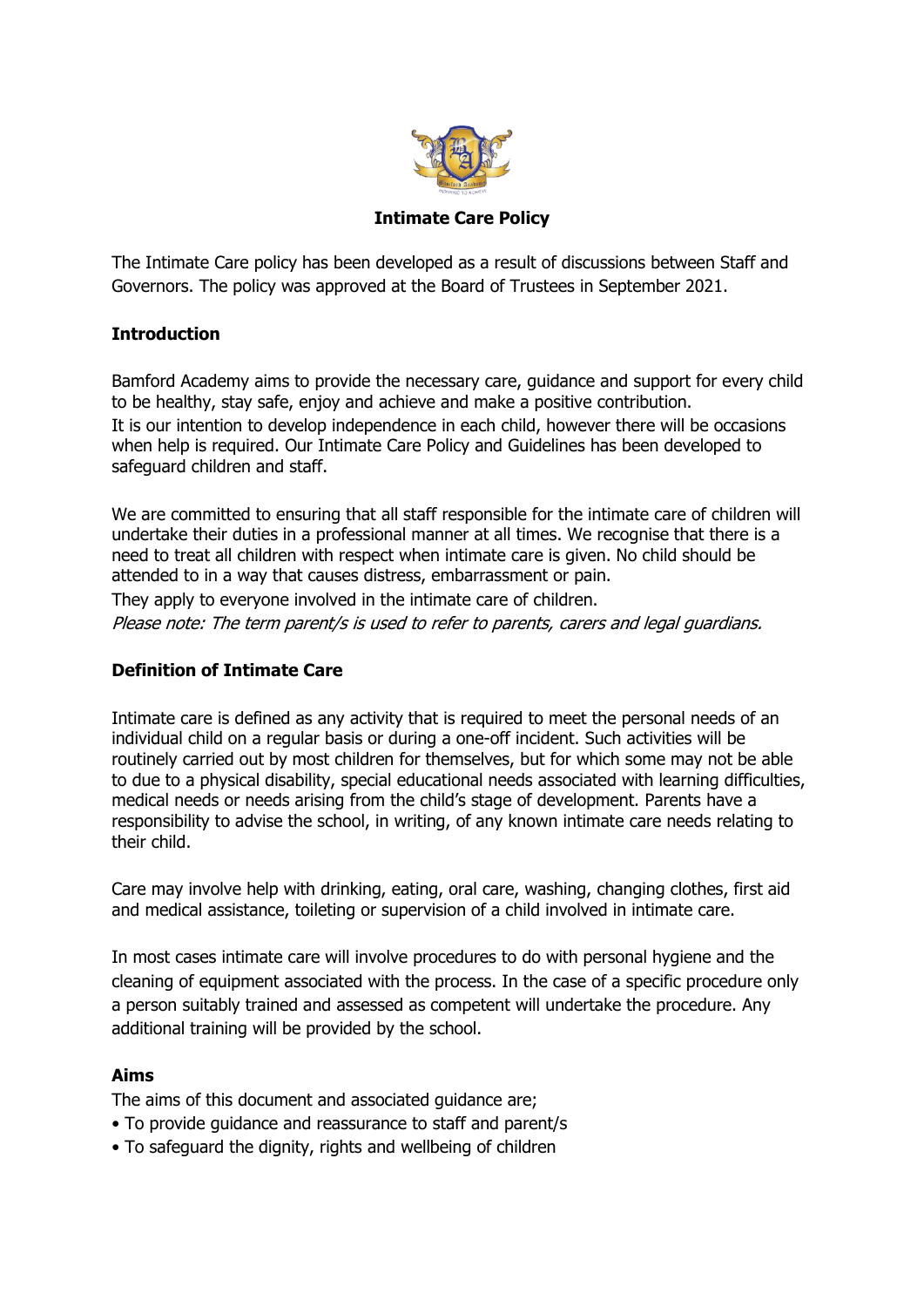• To assure parents that staff are knowledgeable about intimate care and that their individual needs and concerns are taken into account

## **Principles of Intimate Care**

The following are the fundamental principles of intimate care upon which our policy guidelines are based:

- Every child has the right to feel safe and secure
- Every child has the right to be treated and valued as an individual
- Every child has the right to personal privacy
- Every child has the right to remain healthy
- Every child has the right to be treated with dignity and respect
- Every child has the right to a professional approach from all staff when meeting his or her needs
- Every child has the right to a consistent approach to their intimate care
- Every child has the right to information and support that will enable him or her to make informed and appropriate choices
- Every child has the right to express his/her views on their own intimate care and to have such views taken into account
- Every child has the right to be accepted for who they are, without regard to age, gender, ability, race, culture or beliefs
- Every child (and parent) has the right to information and procedures for any complaint or queries he or she may have regarding intimate care

### **Our Approach to Best Practice**

The management of all children with intimate care needs will be carefully planned. The child who requires intimate care is treated with respect at all times; the child's welfare and dignity is of paramount importance. Young children and children with special educational needs can be especially vulnerable. Staff involved with their intimate care need to be particularly sensitive to their individual needs

Staff who provide intimate care are trained to do so (including Child Protection and Moving and Handling) and are fully aware of best practice. Suitable equipment and facilities will be provided to assist with children who need special arrangements following assessment from physiotherapist/ occupational therapist and involvement from external agencies. Staff will be supported to adapt their practice in relation to the needs of individual children taking into account developmental changes such as the onset of puberty and menstruation. Wherever possible staff who are involved in the intimate care of children will not usually be involved with the delivery of sex education to the children in their care as an additional safeguard to both staff and children involved.

It is important to bear in mind that some forms of assistance can be open to misinterpretations. Adhering to the following guidelines of good practice should safeguard children and staff.

#### **Involve the child in the intimate care**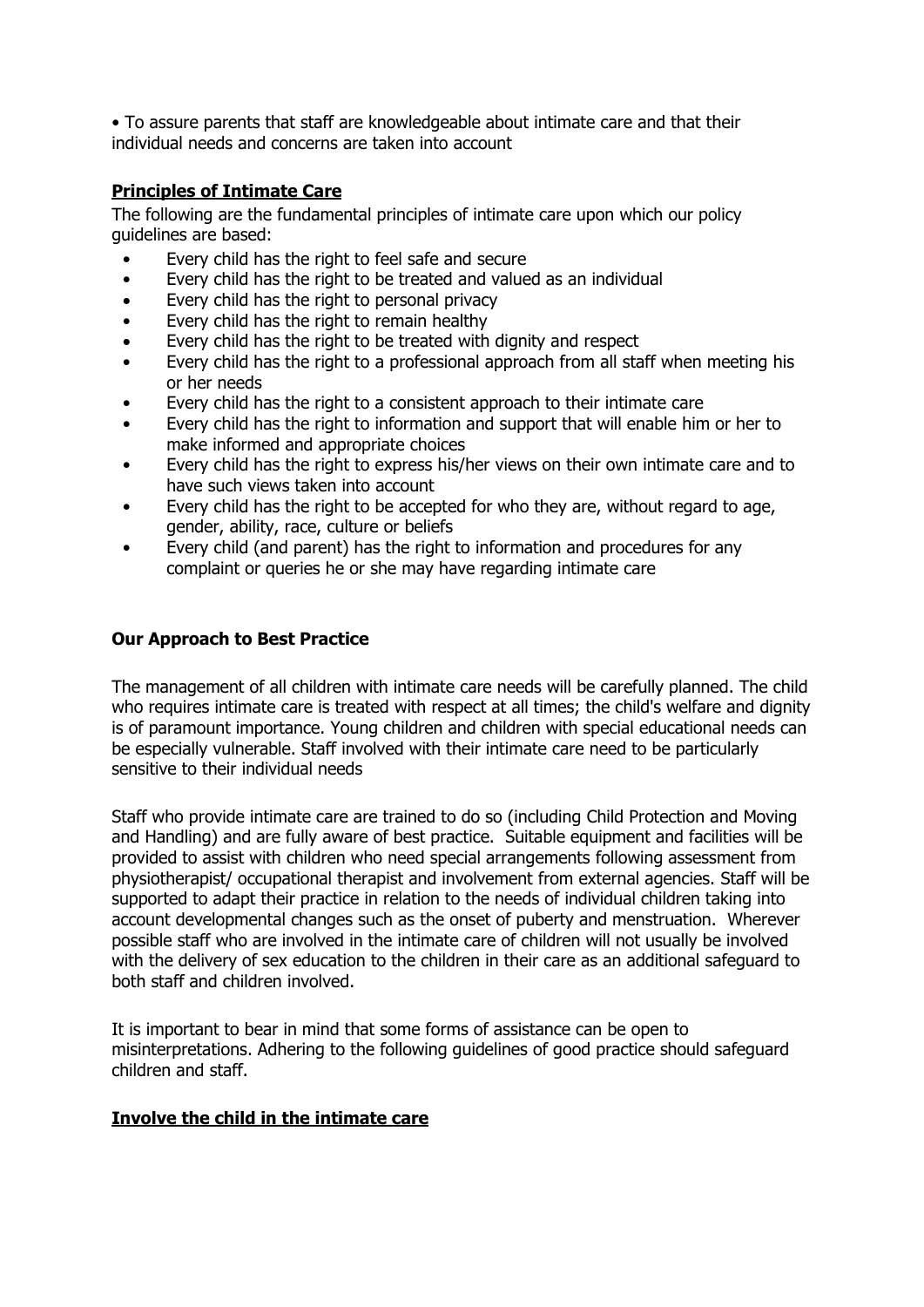The child will be supported to achieve the highest level of autonomy that is possible given their age and abilities. Staff will encourage each child to do as much for him/herself as he/she can. This may mean, for example, giving the child responsibility for washing themselves. Where a situation renders a child fully dependent, talking about what is going to be done and give choices where possible will support their transition to independence.

## **Treat every child with dignity and respect and ensure privacy appropriate to the child's age and situation**

Each child's right to privacy will be respected. Careful considerations will be given to each child's situation to determine how many carers need to be involved in the child's intimate care and the place where the intimate care is given to preserve the child's dignity. Care will only be given in accordance to that stated on the intimate care plan. Where possible one child will be cared at any one time by one staff member, with another member of staff overseeing the care given – the number and names of adults will be stated on the child's Intimate Care Plan.

Intimate care arrangements will be discussed with parents/carers on a regular basis and recorded on the child's intimate care plan. The needs and wishes of children and parents will be taken into account wherever possible.

## **Make sure practice in intimate care is consistent**

As a child may have multiple carers, a consistent approach to care is essential –this will be written into the child's care plan. Effective communication between all parties ensures that practice is consistent. Assistance will be given as soon as possible avoiding unnecessary delays.

Personal protective clothing should be worn e.g. aprons, gloves when giving intimate care.

## **Communication With Children**

It is the responsibility of all staff caring for a child to ensure that they are aware of the child's method and level of communication. Depending on their maturity and levels of stress children may communicate using different methods - words, signs, symbols, body movements, eye pointing, etc. To ensure effective communication:

- make eye contact at the child's level
- use simple language and repeat if necessary
- wait for response
- continue to explain to the child what is happening even if there is no response
- treat the child as an individual with dignity and respect

## **Be aware of your own limitations**

Staff members should only carry out activities s/he understands and feel competent with. Some procedures must only be carried out by members of staff who have been formally trained and assessed. Where necessary, advice should be sought from the Pastoral Leader/DSLs and school health service.

## **Promote positive self-esteem and body image**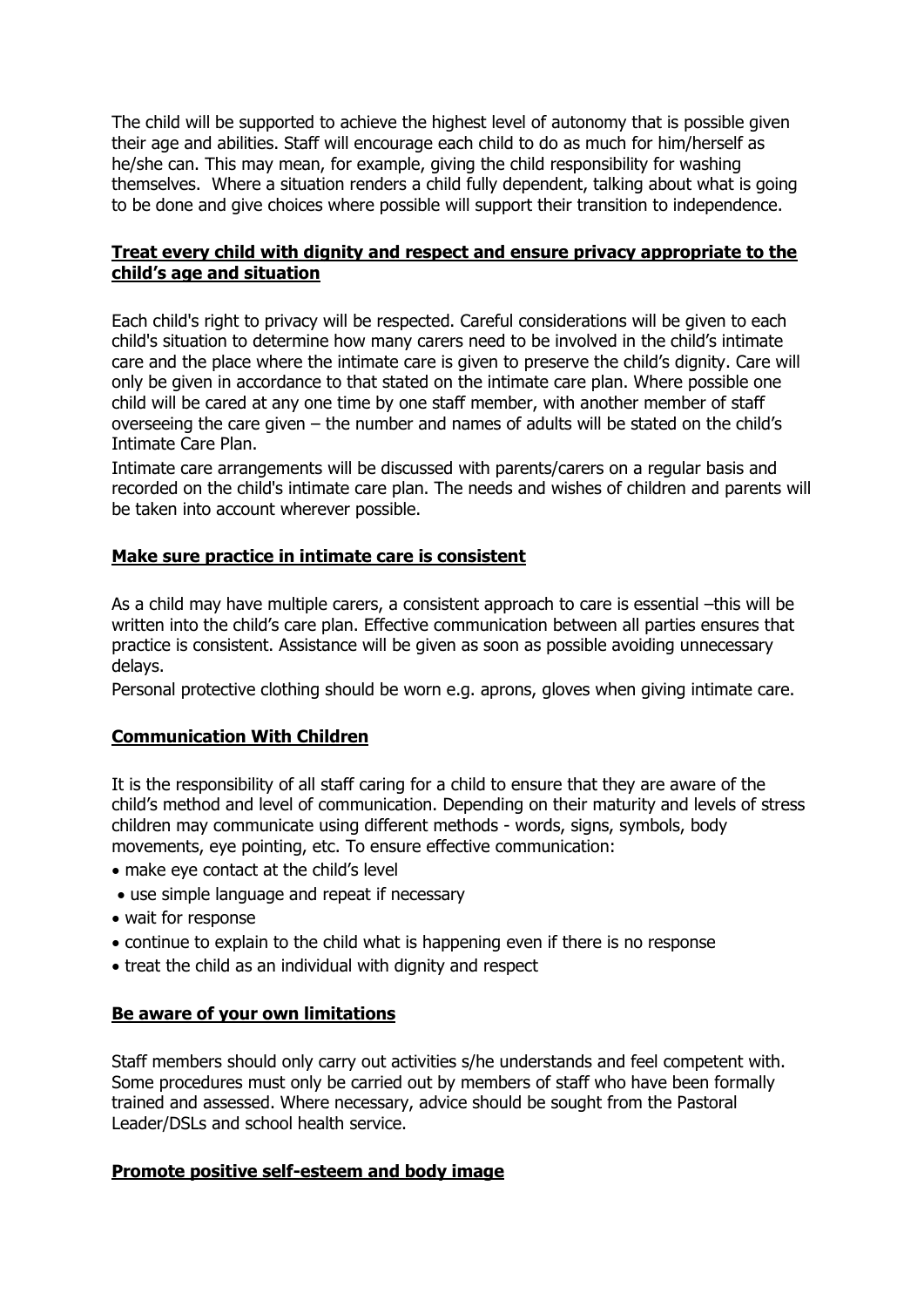Confident, self-assured children who feel their body belongs to them are less vulnerable to sexual abuse. The approach taken to intimate care can convey lots of messages to a child about their body worth. Our staff members will be respectful to the child's need for intimate care when carrying this out.

### **If you have any concerns you must report them**

In line with the Academy's Safeguarding and Child Protection Policy, everyone has a responsibility to safeguard children from harm. Staff have a responsibility to log any concerns linked to unusual markings, discolouration or swelling immediately on CPOMs and immediately report it to the designated person for child protection. If a child is accidentally hurt during the intimate care or misunderstands or misinterprets something, staff will reassure the child, ensuring the child's safety and self-refer the incident to the Headteacher.

### **Working with Parents**

Partnership with parents is an important principle in any educational setting and is particularly necessary in relation to children needing intimate care. Much of the information required to make the process of intimate care as comfortable as possible is available from parents, including knowledge and understanding of any religious/cultural sensitivities.

Prior permission must be obtained from parents before Intimate care procedures are carried out. Parents should be encouraged and empowered to work with staff to ensure their child's needs are identified, understood and met. This will include involvement with Health Care plans and any other plans which identify the support of intimate care where appropriate. Exchanging information with parents is essential through personal contact, telephone or correspondence. However information concerning intimate care procedures should not be recorded in home/school books as it may contain confidential information that could be accessed by people other than the parent and named staff member.

If a child becomes distressed or unhappy about being cared for by a particular member of staff, the member of staff or parents must inform the Headteacher so that the matter can be looked into. Parents/carers will be contacted at the earliest opportunity as part of this process in order to reach a resolution. Staffing schedules will be altered until the issue(s) are resolved so that the child's needs remain paramount.

#### **Writing an Intimate Care Plan**

Where a routine procedure is required an intimate care plan should be agreed in discussion with the child, school staff, parents and relevant health personnel. The plan should be signed by all who contribute and reviewed on an agreed basis.

In developing the plan the following will be considered:

Whole School implications

• The importance of working towards independence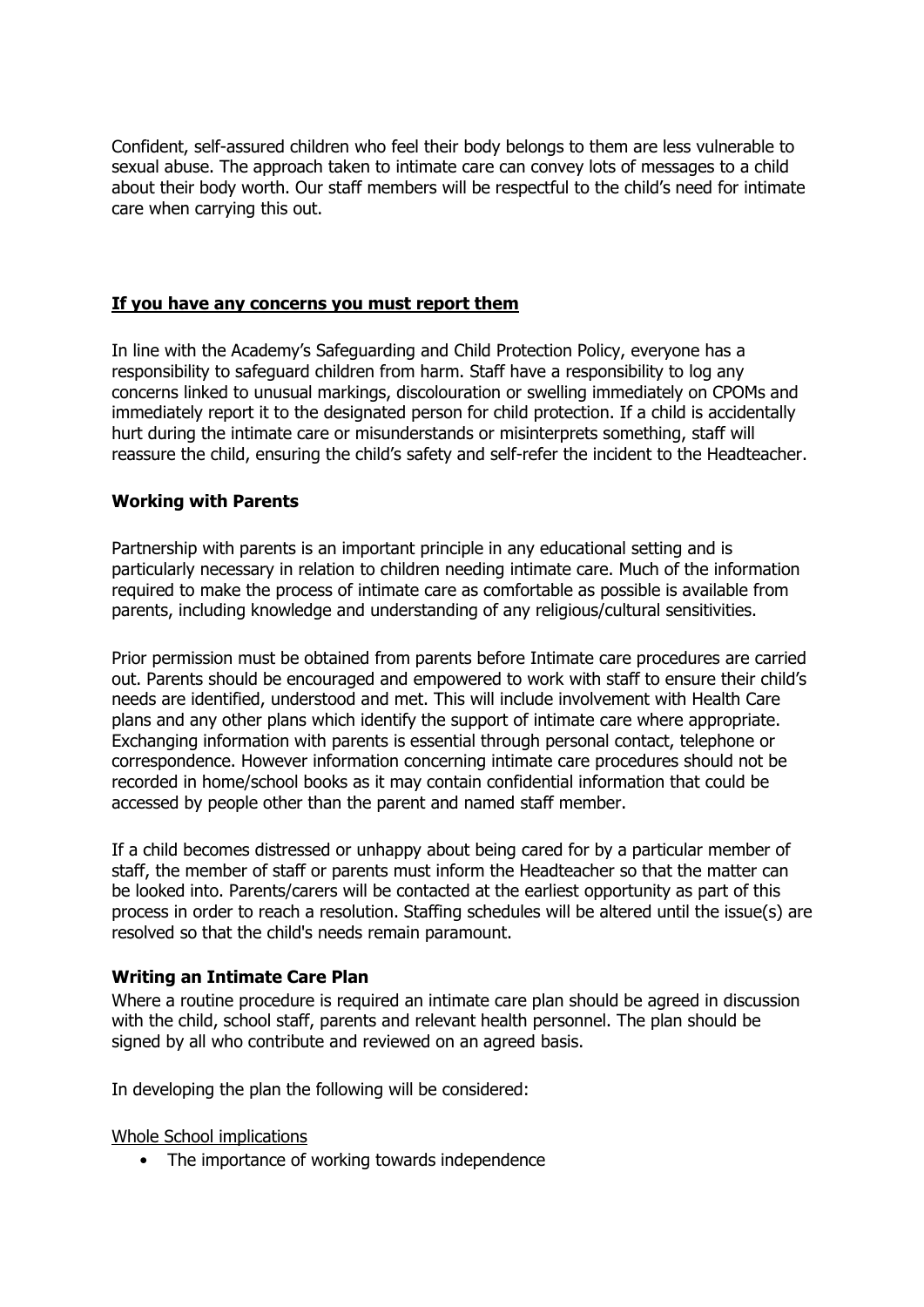- Arrangements for home-school transport, sports day, school performances, examinations, school trips, swimming, etc.
- Ensuring that there is enough stock of equipment and medication (within date) such as nappies.
- The most appropriate staff member/s who will carry out the intimate care. In the best case scenario, this will be a staff member who, is known to the child
- Appropriate staff members who will substitute in the absence of the appointed person.
- The location where the intimate care will take place to persevere the child's dignity as well as safeguarding both staff and child
- Where the intimate care is needed and the boundaries within which the intimate care will be given by the adult ie, which parts of the body require intimate care

## b) Classroom management

Consideration must be given to the following to protect the emotional wellbeing of a child:

- The child's seating arrangements in class
- A system for the child to leave class without disruption to the lesson
- Avoidance of missing the same lesson all year due to medical routines
- Awareness of a child's discomfort which may affect learning
- Implications for PE e.g. discreet clothing, additional time for changing

• Strategies for dealing with pressure from peers .e.g. teasing/bullying particularly if the child has an odour.

All plans will be clearly recorded to ensure clarity of expectation, roles and responsibilities. They will reflect all methods of communication including emergency procedures between home, school and the medical service. A procedure will also be included to explain how concerns arising from the intimate care process will be dealt with.

Any activity that is carried out as intimate care will be recorded on the school recording record in Appendix A and added to a child's personal file.

#### **Links with other agencies**

Positive links with other agencies will enable school based plans to take account of the knowledge, skills and expertise of other professionals and will ensure the child's well-being and development remains paramount. The school nurse will be informed of all children requiring intimate care and provide training to enable the school to fully meet individual needs.

## **Pupil Voice**

Bamford Academy will agree the appropriate terminology for private parts of the body and functions to be used by staff. Where there is any doubt that a child is able to make an informed choice on these issues, the child's parents are usually in the best position to act as advocates. It is the responsibility of all staff caring for a child to ensure they are aware of the child's method and level of communication. Communication methods may include words, signs, symbols, body movements and eye pointing. To ensure effective communication with the child, staff will ascertain the agreed method of communication and identify this in the agreed Intimate Care Plan.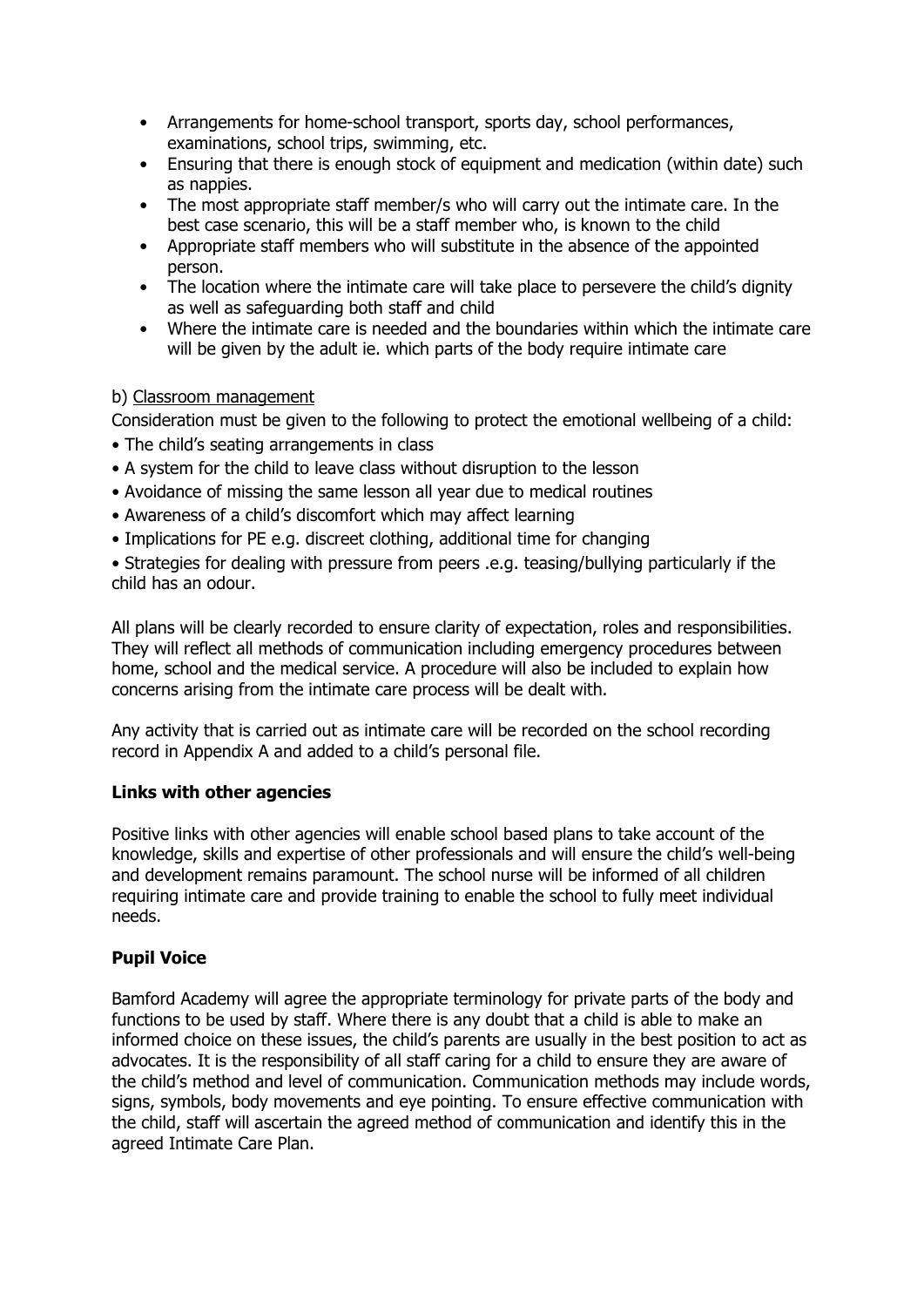### **Recruitment**

Parents must feel confident that relevant staff have been carefully vetted and trained helping to avoid potentially stressful areas of anxiety and conflict. Recruitment and selection of candidates for posts involving intimate care will be made following the usual Safeguarding, Criminal Records Bureau checks, equal opportunities and employment rights legislation.

Candidates should be made fully aware of what will be required and detailed in their job description before accepting the post.

Intimate care can only be provided in school by those who have a job description to reflect this or have specifically indicated a willingness to do so.

### **Staff Professional Development**

- Staff will receive training in good working practices which comply with Health, Safety and Well Being policy requirements when available.
- All staff will receive Safeguarding Child Protection training i8naccordance with the requirements of KCSiE
- Staff will be trained in the specific types of intimate care that they carry out and fully understand the intimate care policy and guidelines within the context of their work.
- Where needed, staff will receive Moving and Handling training at least every year.
- Newly appointed staff will be closely supervised until completion of a successful probationary period.
- Whole school staff training should foster a culture of good practice and a whole school approach to intimate care outlined in this policy
- The school and individual staff will keep a dated record of all training undertaken. The following guidelines will be used in training appropriate staff and those identified to support intimate care.

Staff members should be able to:

• Ensure that sensitive information about a child is only shared with those who need to know, whether it is parents or members of staff specifically involved with the child. Other personnel will only be given information that keeps the child safe.

- Consult parents about arrangements for intimate care
- Ensure staff are aware of the set intimate care procedures, the Safeguarding & Child Protection Policy; Employee Handbook;
- Ensure staff understand the needs of refugee children, asylum seekers and children from different racial and cultural backgrounds and specialist advice is sought when necessary
- Ensure staff know who to ask for advice if they are unsure or uncomfortable about a particular situation.
- Ensure staff know of a whole school approach to intimate care

In addition identified staff members should be able to;

- Access other procedures and policies regarding the welfare of the child e.g. Child Protection
- Identify and use a communication system that the child is most comfortable with.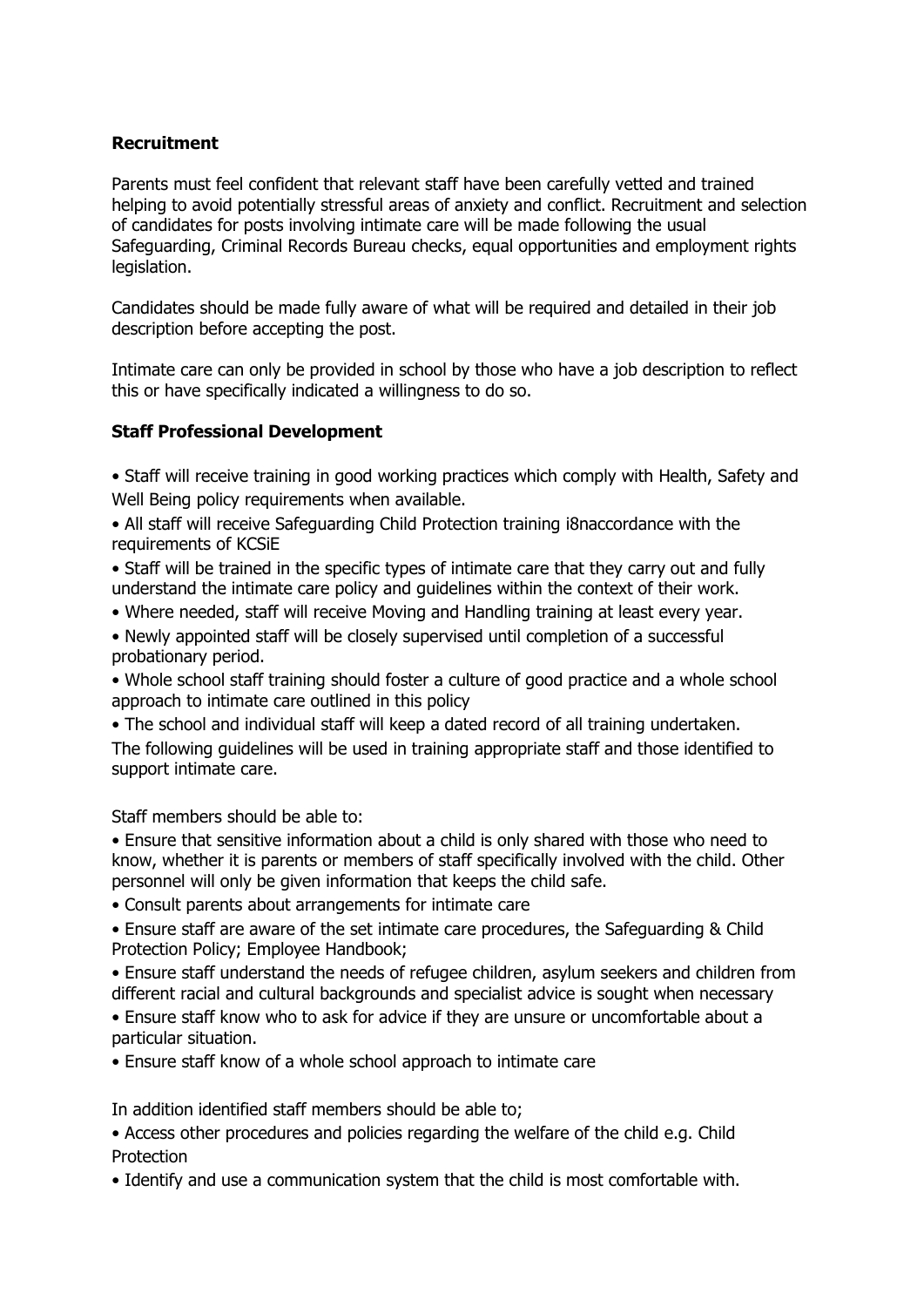- 'Read' messages a young child is trying to convey
- Communicate with and involve the child in the intimate care process
- Offer choices, wherever possible
- Develop, where possible, greater independence with the procedure of intimate care
- Maintain confidentiality with children who discuss elements of their intimate care unless it
- is a child protection issue when Child Protection Procedures must be followed.

### **Environmental**

Where children have a long - term incontinence or a disability requiring reqular intimate care, the school will require specially adapted facilities. Specialist advice from medical or therapy staff will be sought when considering space, heating, ventilation and lighting.

Additional considerations we have in place include:

- Facilities with hot & cold running water
- Protective clothing including disposable protective gloves provided by the school
- Labelled bins for the disposal of wet & soiled nappies/pads (soiled items being 'double bagged' before being placed in bin)
- Waste for incineration (e.g. needles, catheters etc)
- Supplies of suitable cleaning materials; anti-bacterial spray, sterilising fluid, deodorisers , Anti-bacterial hand wash
- Supplies of appropriate clean clothing, nappies, disposal bags and wipes
- Changing mat or changing bench
- An effective system should be identified to alert staff for help in emergency

#### **Invasive Procedures**

Two adults will be present when invasive procedures are performed unless the parents have agreed to the presence of one adult only. Whilst this may be seen as providing protection against a possible allegation against a member of staff, it further erodes the privacy of the child. School will ensure that there is always a member of staff nearby when intimate care takes place.

Further advice will be taken from outside agencies if necessary. If a child makes an allegation against a member of staff, all necessary procedures will be followed (see Multi - Agency Child Protection Procedures for details)

#### **Vulnerability to abuse**

Children should be encouraged to recognise and challenge inappropriate assistance and behaviour that erodes their dignity and self worth. Staff should be encouraged to listen. It is essential that all staff are familiar with the school's Child Protection Policy and procedures.

The following are factors that can increase a child's vulnerability;

• Children who need help with intimate care are statistically more vulnerable to exploitation and abuse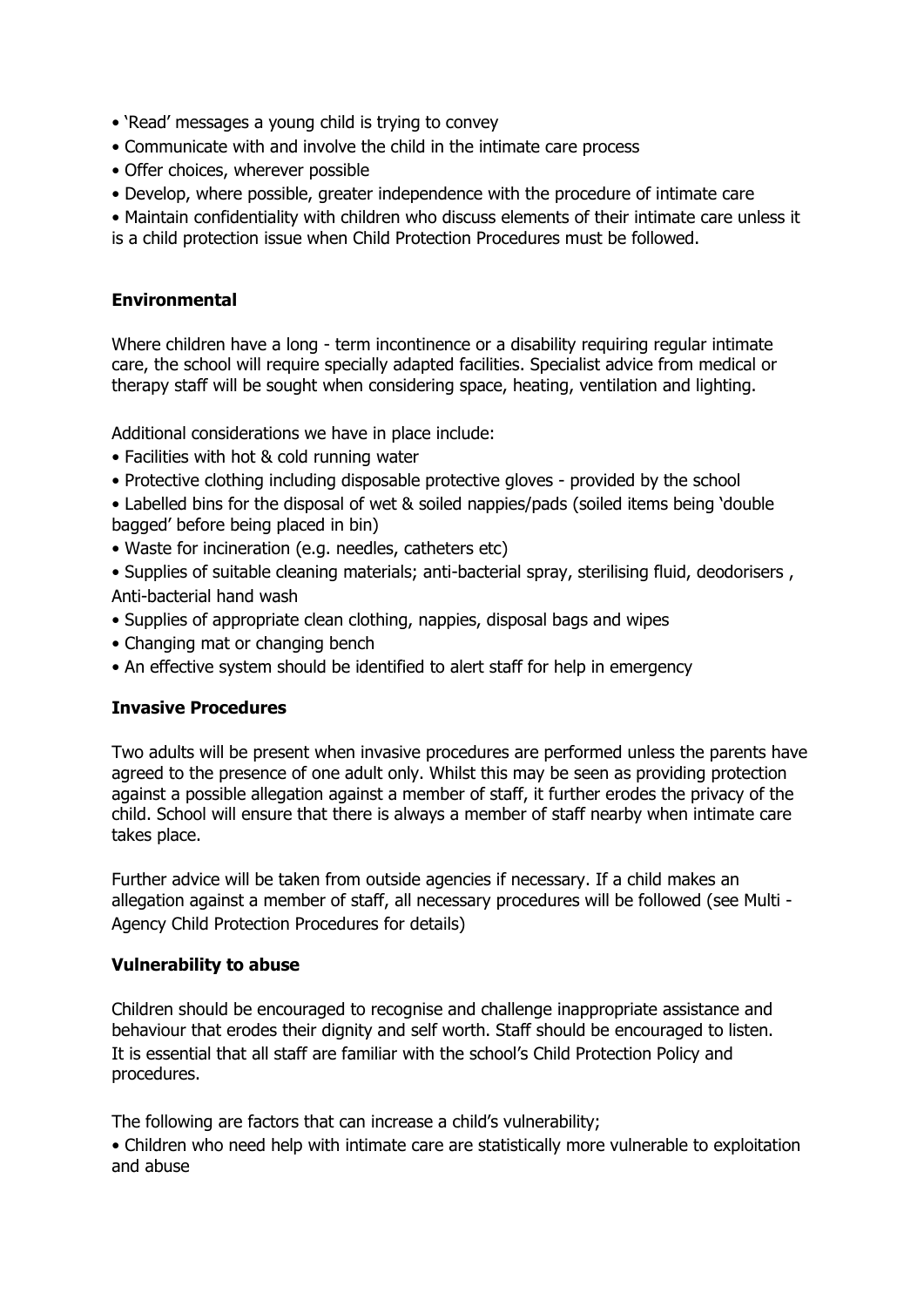- Children with disabilities may have less control over their lives than others
- Children do not always receive sex and relationship education and may therefore be less able to recognise abuse.
- Children may experience multiple carers
- Children may not be able to distinguish between intimate care and abuse
- Children may not be able to communicate

If a child is hurt accidentally he or she should be immediately reassured and the adult should check that he or she is safe and the incident reported immediately to the designated line manager.

If a child appears sexually aroused, misunderstands or misinterprets an action/instruction, the incident should be reported immediately to the designated child protection manager.

### **Allegations of abuse**

Personnel working in intimate situations with children can feel particularly vulnerable. This school policy can help to reassure both staff involved and the parents of vulnerable children.

Bamford Academy encourages an open and transparent culture including self referral so that concerning, problematic or inappropriate behaviour can be identified early; minimising the risk of abuse; and ensuring that adults working in or on behalf of the school are clear about professional boundaries and act within these boundaries, and in accordance with the ethos and values of the Academy.

All staff have a shared responsibility to report **all** concerns about a member of staff (including a supply teacher, volunteer or contractor), posing a risk of harm to children (even if the allegation does not meet the harms threshold) with the Headteacher (or the Chair of Governors: Mr Adrian Powell; if the concern is about the Headteacher) so that incidents/behaviours can be recorded and dealt with appropriately.

All concerns is defined as – concerns no matter how small, and even if no more than causing a sense of unease or a 'nagging doubt' that an adult working in or on behalf of the school in a way that is inconsistent with the staff code of conduct, including inappropriate conduct outside of work.

The Principal/chair of governors will then follow the procedures set out in the Child Protection and Safeguarding Policy and Keeping Children Safe in Education 2021.

#### **Racial Equality & Equal Opportunities Statement**

All children have equal access and inclusive rights to the curriculum regardless of their age, gender, race, religion, belief, disability or ability. We plan work that is differentiated for the performance of all groups and individuals. Bamford Academy is committed to creating a positive climate that will enable everyone to work free from racial intimidation and harassment and to achieve their full potential. Policies are available on each of these that expand on this further.

#### **Relevant Policies**